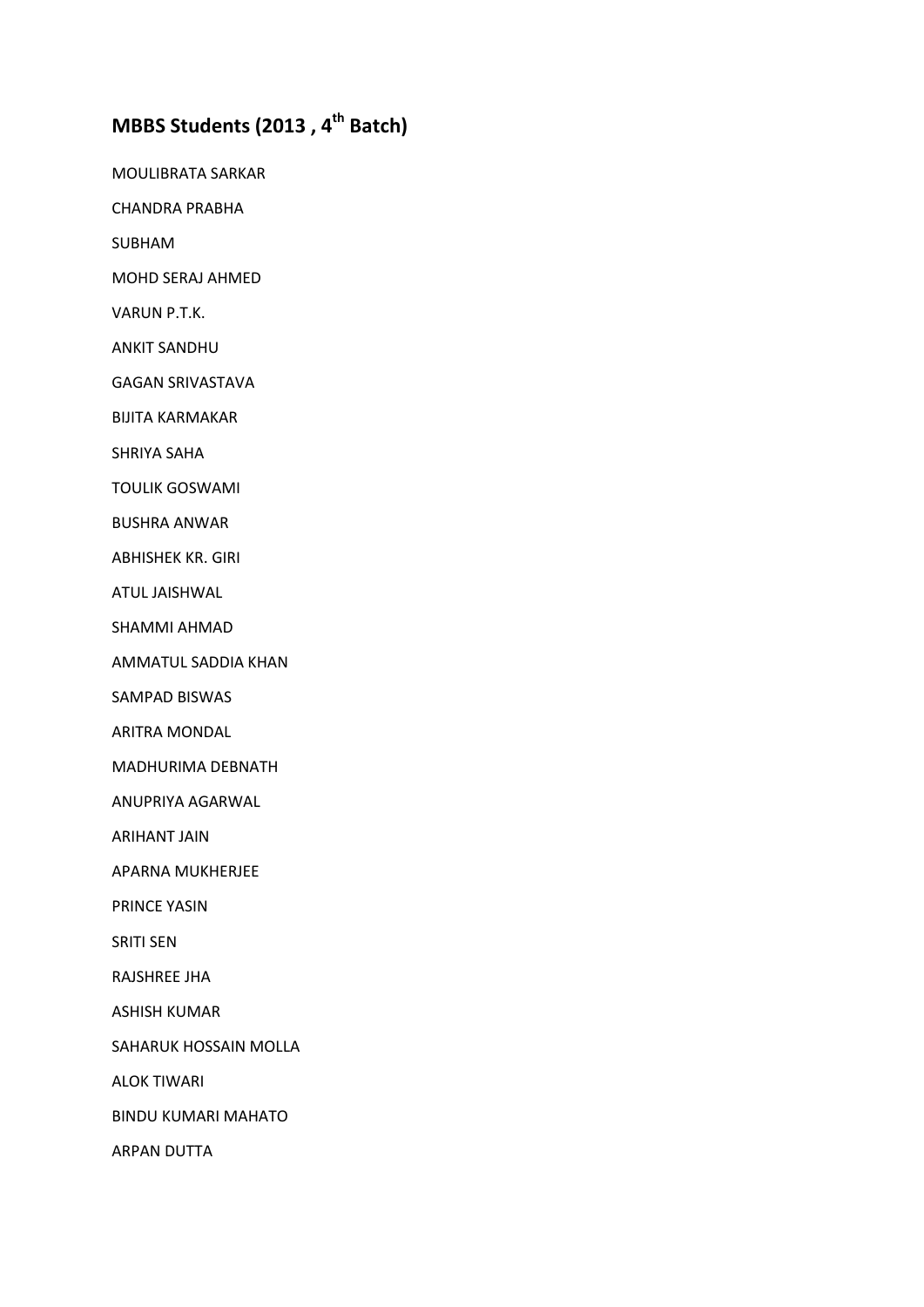SOUVIK KANJILAL

FARZANA YASMIN

SUMAIYA NAAZ

INDRANIL GHOSH

DEBAPRATIM DE

SOURAV BISWAS

NIKHAT SHAMIM

PRITOM BHADURY

EKTA PANDEY

ADRIJA PAUL

RAMA BERA

TAMAJIT SAU

DIPANWITA SARKAR

DURVESH SINGH

RAJDEEP BRAHMACHARI

ADRIJA GUHA

ANWESHA CHATTERJEE

MANOJIT LAYEK

INDIRA PAUL

ANKITA LAHIRI

DIYA BANERJEE

OINDRILA CHAKRABORTY

ANIRBAN NATH

RIMA BANERJEE

RHITUSHREE BISWAS

SHREYANGSHA CHOWDHURY

SHATADRU CHOWDHURY

SNEHANGSHU MISHRA

RAKESH KUMAR

ANKUR MITRA

SNEHA SHAW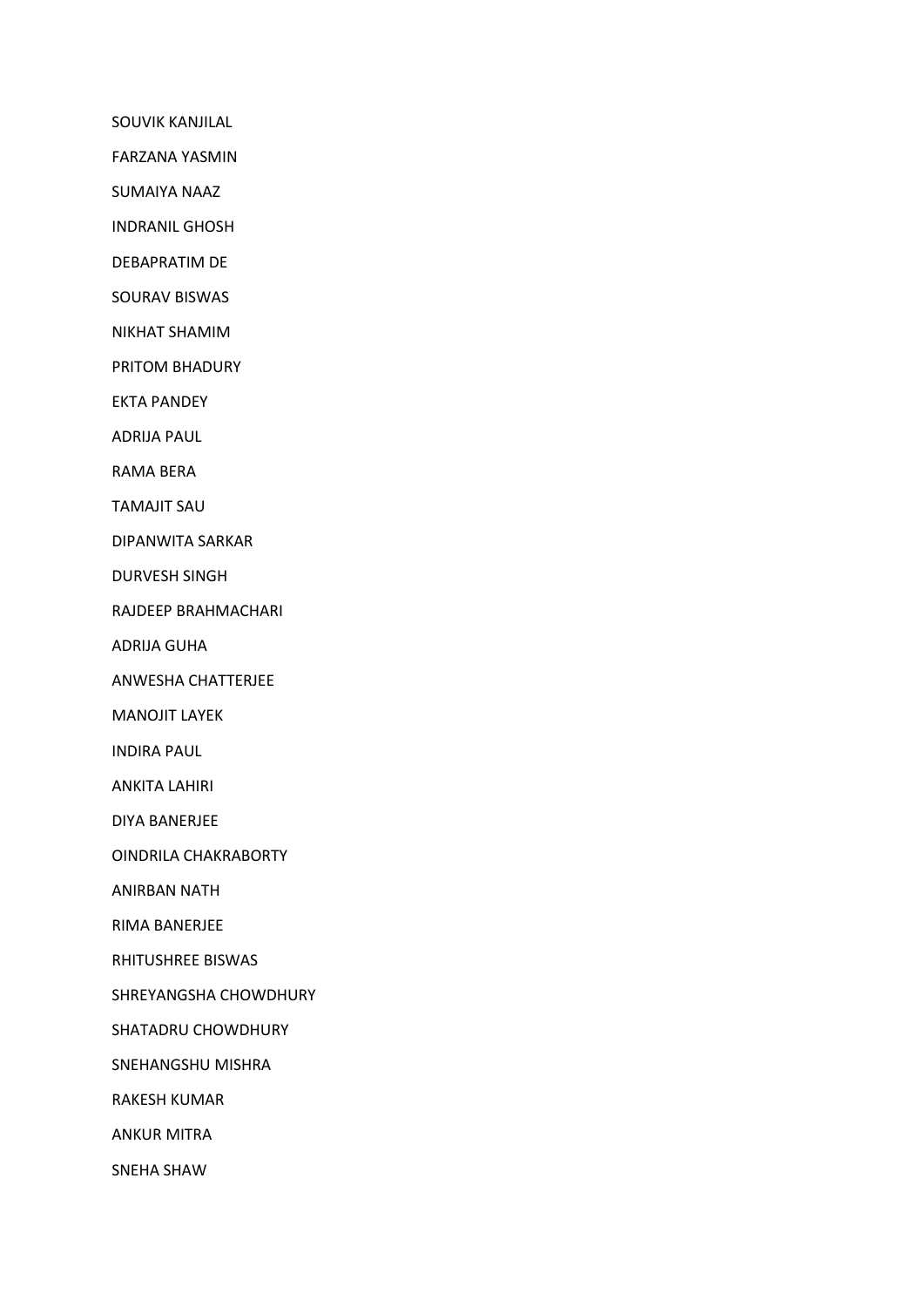SHRAFAT ALI

ADWITIYA RAY

TUHIN BERA

DEBARATA RAY

RUKSANA KHATOON

SREETAMA PAUL

NABANITA MANDAL

SAGNIK SARKAR

SANJANA GHOSH

AJAY KUMAR SINGH

KHRAWKUPAR LYNGODH

SURJEET KR. MALAKAR

MANISH KR. PASWAN

MONALISA SARKAR

RITUPARNA SARKAR

APARAJITA MONDAL

TITIR BISWAS

MOUSUMI MANDAL

BIPRATIM SARKAR

RINKU BISWAS

AKASH HALDER

MILAN BISWAS

SHASWATI BISWAS

LAYA SARKAR

MALAVIKA DARNAL

TRINA DAS

TATWIK MANDAL

TARAK NATH NASKAR

SUCHETA SARKAR

SUBHAJIT ROY

MAHUL SARKAR